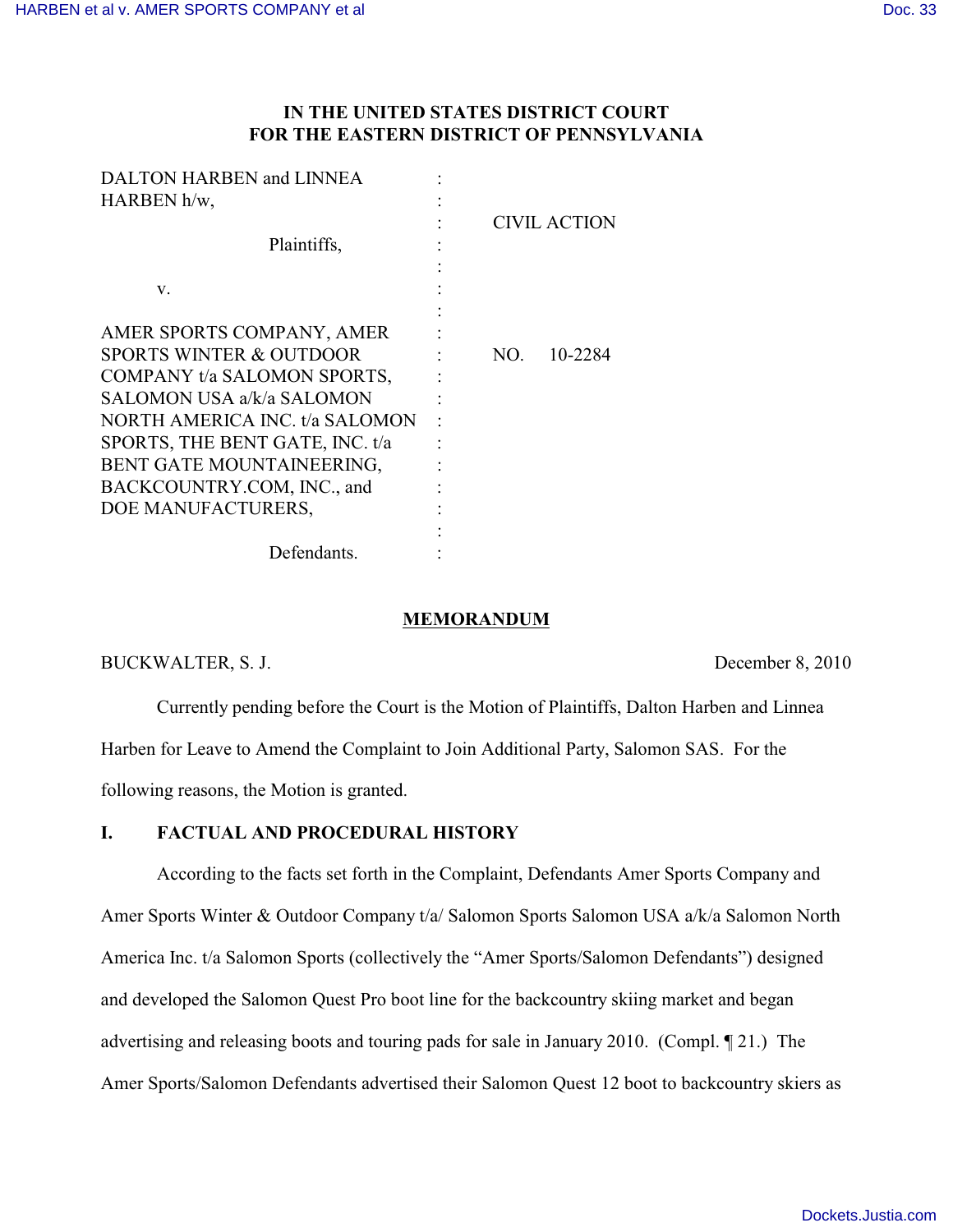a high performance ski boot designed to ski like a top of the line alpine boot, and also hike like a top of the line backcountry boot. (Id. ¶ 23.) These Defendants also designed and manufactured specialized metal toe and heel tech inserts or connectors for touring bindings, which were incorporated directly into the Salomon Quest Pro Boots and into the Salomon touring pads, and advertised for use with low tech bindings manufactured by other companies including Dynafit, G3 Onyx model, Plume, and ATK Race. (Id. ¶ 24.) According to the Amer Sports/Salomon Defendants' advertisements and promotional material, the Salomon Quest Pro Boots and touring pads products were compatible with safe use of low tech bindings, including bindings manufactured by Dynafit. (Id.  $\P$  27.)

In reliance on the foregoing representations, Plaintiff Dalton Harben, on March 25, 2010, purchased Salomon Quest 12 Pro Boots at a price of \$495.96 from Bent Gate Mountaineering ("Bent Gate"), which shipped the boots to Mr. Harben's residence in Newtown, Pennsylvania. (Id. ¶ 31.) On the same day, and again in reliance on the previous representations, Plaintiff also purchased Salomon Quest Touring Pads for \$34.97 from Defendant Backcountry.com, which again shipped the pads to Plaintiff's home. (Id. ¶ 32.) Finally, Mr. Harben purchased Dynafit TLT Vertical FT Z12 touring bindings from Backcountry.com at a price of \$413.04, and had them shipped to his Pennsylvania residence. (Id. ¶ 33.) Upon receipt of all of these products, Plaintiff had the Dynafit bindings installed on his skis by a "skilled and trained technician with substantial experience in Dynafit binding installation." (Id. ¶ 34.) Plaintiff himself installed the Salomon touring pads in the Salomon Quest 12 Pro Boots in accordance with the manufacturer's directions and instructions. (Id.  $\P$  35.)

On April 14, 2010, Plaintiff went backcountry skiing with a group of friends at Mount Washington in New Hampshire, which is a well-known backcountry skiing venue with designated hiking and skiing areas. (Id. 1 36.) According to the Complaint, the entire group was skilled and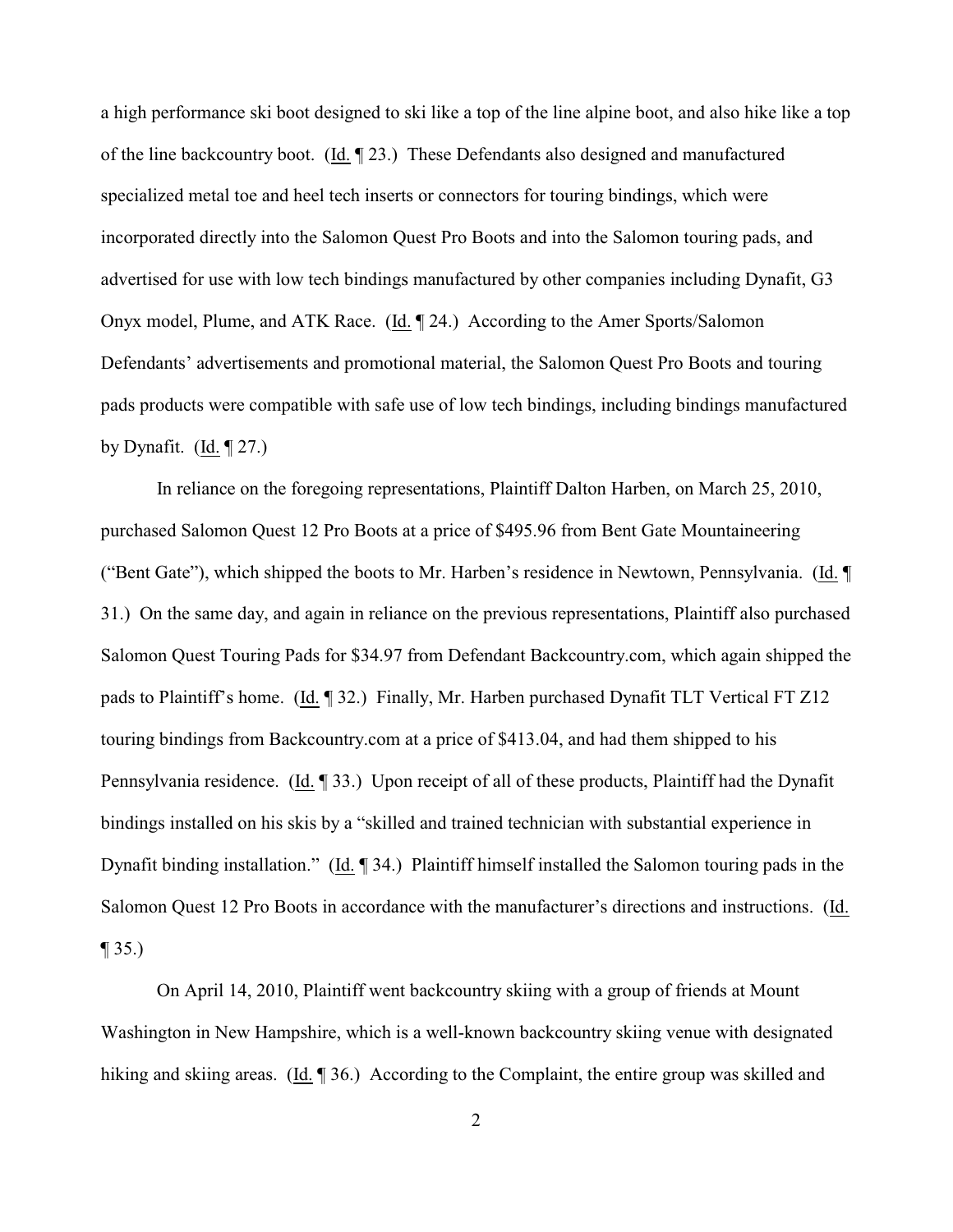experienced in this activity. (Id.) The group hiked up to a certain elevation, at which point they started skiing downward, making it Plaintiff's second run down the mountain using the Salomon boots and touring pads. (Id. ¶ 37.) As he was making a gradual slow turn on firm snow, the right toe connectors in each of the Salomon Quest Pro Boots failed by deflecting and bending, such that the binding could not hold Plaintiff's ski boots to the skis. (Id.) As the toe connectors failed, Plaintiff's right boot, and then his left boot, ripped out of the Dynafit bindings, throwing Plaintiff off balance, releasing his skis, and sending the skis ahead of Plaintiff downhill. (Id. ¶ 38.) Plaintiff thereafter fell and slid approximately 1500 feet on a 40 degree angle down the slope, impacting his right knee and leg on a tree, and then plummeting down into the Ammonoosuc Ravine, before coming to rest near the bottom of the debris-covered gully. (Id. ¶ 39.)

Plaintiff was airlifted by helicopter to Littleton Regional Hospital in Littleton, New Hampshire, with severe injuries to his right knee and leg, including a shattered knee cap, severed ligaments, and broken and shattered bones throughout his lower right leg. (Id. ¶ 40.) Upon the hospital's evaluation of his injuries, Plaintiff was transported by a second airlift to Dartmouth - Hitchcock Medical Center in Lebanon, New Hampshire. (Id.) The injuries required Plaintiff to undergo multiple surgeries in an attempt to prevent amputation of his right leg. (Id.) Treatment is ongoing and future bone grafts are anticipated. (Id.)

On April 25, 2010, following the date of Plaintiff's accident, Salomon issued a recall of its Quest Pro boots and touring pads citing potential incompatibility when using Salomon Quest Pro Boots with low tech touring bindings, including Dynafit, G3 Onyx model, Pkume, and ATK Race. (Id. ¶ 41.) The Complaint alleges, on information and belief, that another failure of the same Salomon ski equipment occurred prior to the date of Plaintiff's accident, but the Amer Sports/Salomon Defendants failed to take any action to correct or recall the substandard Salomon fittings.  $(Id. \P 42.)$ 

3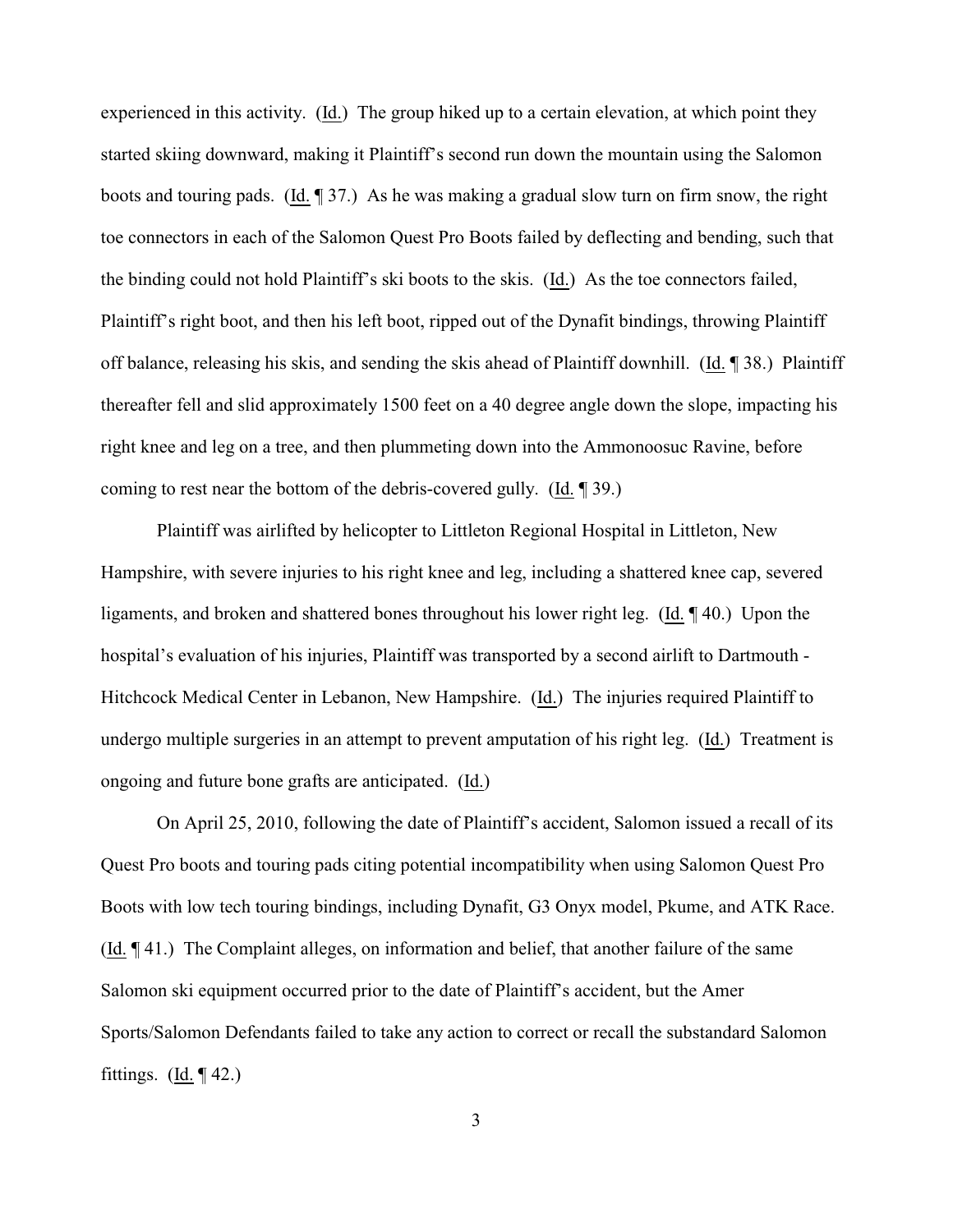On May 17, 2010, Dalton Harben and his wife Linnea commenced the present action against Amer Sports Company, Amer Sports Winter & Outdoor Company t/a/ Salomon Sports, Salomon USA a/k/a Salomon North America Inc. t/a/ Salomon Sports, The Bent Gate, Inc. t/a Bent Gate Mountaineering, Backcountry.com, Inc., and the unknown manufacturers of the products at issue. The Complaint sets forth seven counts as follows: (1) strict liability - defective design (id.  $\P$  47-57); (2) strict liability - manufacturing defect (id. ¶¶ 58-61); (3) strict liability - failure to warn (id. ¶¶ 62-70); (4) negligence (id. ¶¶ 71-76); (5) breach of warranty (id. ¶¶ 77-82); (6) negligent misrepresentation (id. ¶¶ 83-91); and (7) loss of consortium by Plaintiff Linnea Harben. (Id. ¶¶ 92- 93.)

Upon filing and service of the Complaint, Plaintiffs, on July 26, 2010, served document requests, interrogatories, and a notice for a corporate designee on the Amer Sports/Salomon Defendants. (Pls.' Mot. Amend Compl. ¶ 10.) Counsel for all Defendants met the next day at the offices of Plaintiffs' counsel for an inspection of the ski boots, sole pads, and equipment involved in the accident. (Id. ¶ 11.) During that meeting, counsel for the Amer Sports/Salomon Defendants represented that there was only one policy of insurance and that the Amer Sports Winter & Outdoor Company was the appropriate defendant to accept any liability for the Salomon products involved in the accident. (Id.  $\P$  12 & Ex. D.) Thereafter, counsel for the Amer Sports/Salomon Defendants requested a sixty-day extension of time to respond to Plaintiffs' discovery requests in order to obtain the manufacturing and inspection documents located in France for the Salomon product line. (Id. ¶ 13.) Plaintiffs agreed to this extension based on counsel's representations. (Id. ¶ 14.) Ultimately, however, when answering the discovery, the Amer Sports/Salomon Defendants stated that they were not in possession of the documents responsive to a large majority of the requests. (Id. Ex. E.) According to Plaintiffs' Motion, the Amer Sports/Salomon Defendants refused to produce any discovery because a French-affiliated Salomon manufacturing facility, Salomon SAS, had the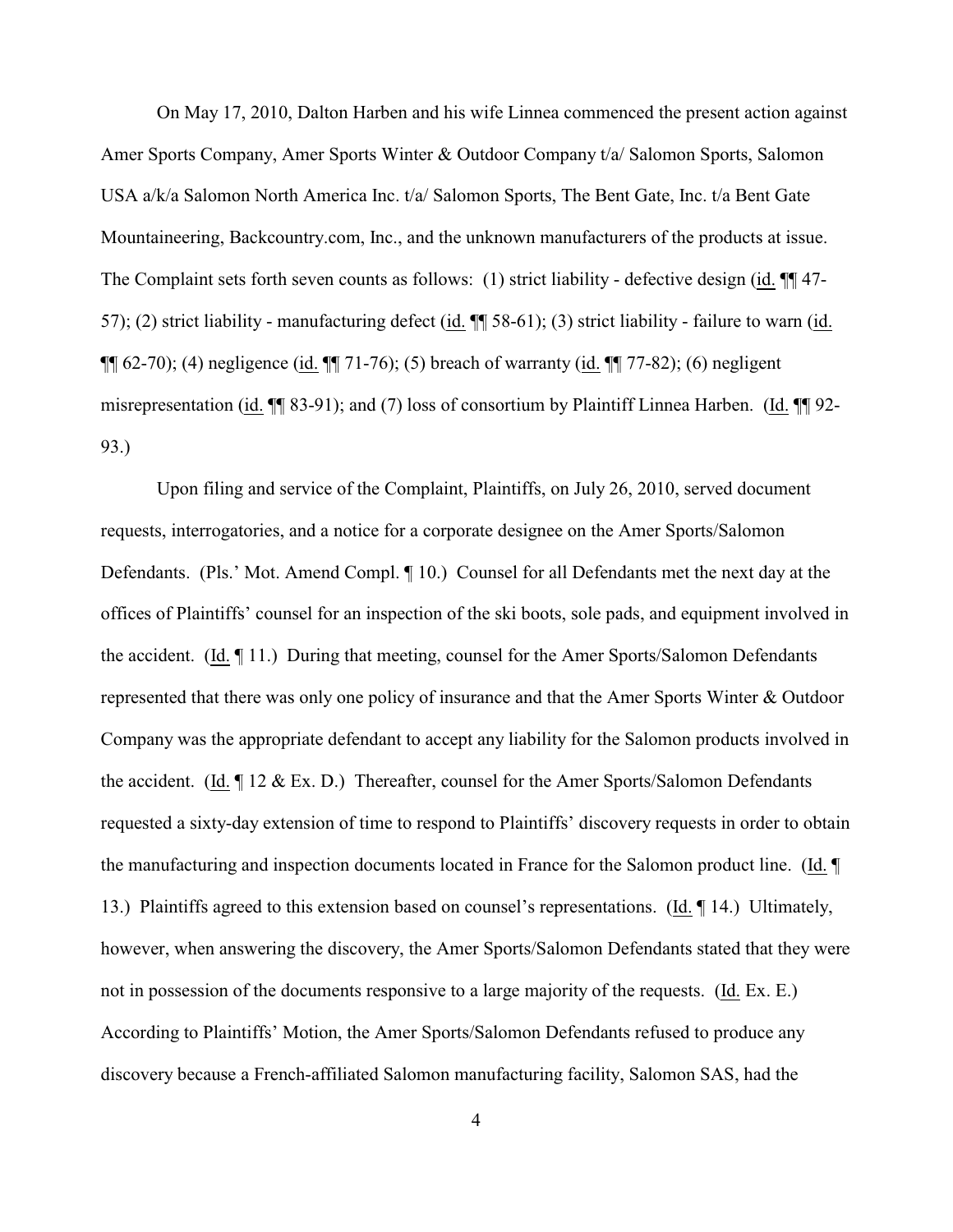requested information, but was not named as a defendant in the Complaint. (Id. ¶ 15.)

As a result of these events, Plaintiffs filed a Motion for Leave to Amend the Complaint, on October 20, 2010, in order to add Salomon SAS as a defendant. (Id. Ex. E.) Despite Plaintiffs' request for the Amer Sports/Salomon Defendants' written consent, Defendants' have declined to give such consent. (Id. ¶¶ 17-18.) The proposed Amended Complaint now seeks to both add Salomon SAS as a Defendant and dismiss The Bent Gate, Inc. t/a Bent Gate Mountaineering as a Defendant, upon discovery that this entity was not involved with either the sale or advertising of the defective component of the Salomon ski boot. (Id. ¶ 21.) The latter amendment has been effected by Stipulation and Order entered on December 3, 2010. The Amer Sports/Salomon Defendants, however, filed a Response on November 3, 2010, opposing the addition of Salomon SAS as a defendant, and Plaintiffs submitted a Reply Brief on November 5, 2010. The Court now turns to a consideration of this Motion.

#### **II. DISCUSSION**

Federal Rule of Civil Procedure 15(a) sets out the standard for granting leave to amend a complaint when, as is the case here, a responsive pleading has been served: "a party may amend its pleading only with the opposing party's written consent or the court's leave." FED. R. CIV. P. 15(a)(2). The Rule clearly states that "[t]he court should freely give leave when justice so requires." Id. Nonetheless, "[t]he policy favoring liberal amendment of pleadings is not . . . unbounded." Dole v. Arco Chem. Co., 921 F.2d 484, 487 (3d Cir. 1990). A district court may deny leave to amend a complaint where "it is apparent from the record that (1) the moving party has demonstrated undue delay, bad faith or dilatory motives, (2) the amendment would be futile, or (3) the amendment would prejudice the other party." Lake v. Arnold, 232 F.3d 360, 373 (3d Cir. 2000) (citing Foman v. Davis, 371 U.S. 178, 182 (1962)). "While a District Court has substantial leeway in deciding whether to grant leave to amend, when it refuses this type of request without justifying its decision,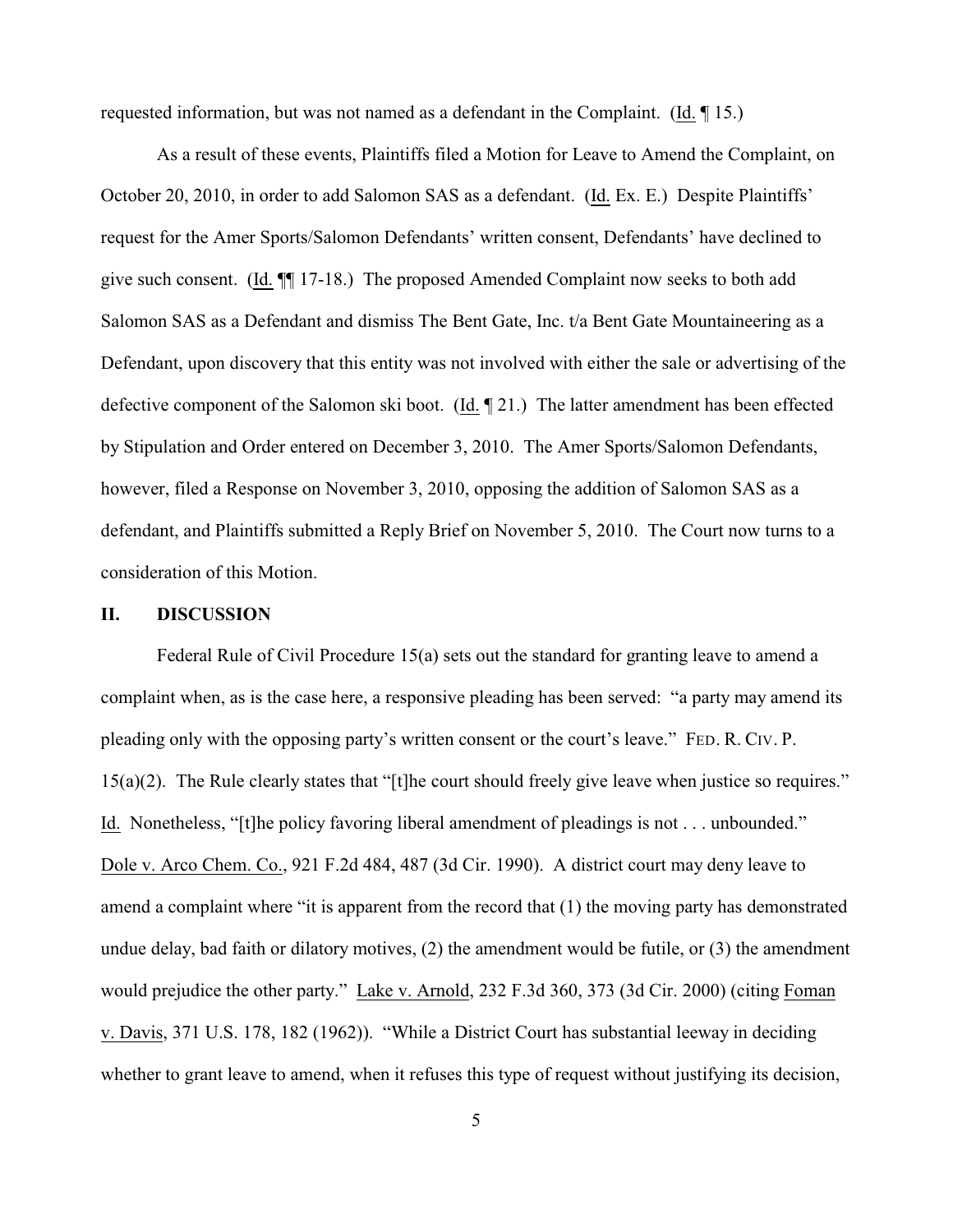this action is 'not an exercise of its discretion but an abuse of its discretion.'" Id. (quoting Foman, 371 U.S. at 182).

In the present matter, Plaintiffs seek to amend their Complaint primarily to name Salomon SAS as a defendant and, in turn, obtain needed discovery for the prosecution of their product liability claims. The Amer Sports/Salomon Defendants have opposed this Motion on two grounds: (1) futility because the Court does not have personal jurisdiction over Salomon SAS and (2) prejudice to the Amer Sports/Salomon Defendants due to the delay in joining an overseas corporation. The Court considers each argument individually.

## **A. Futility**

In their first argument, the Amer Sports/Salomon Defendants argue, without further explanation, that "[t]he Amer Defendants would be further prejudiced by plaintiffs joining Salomon SAS as an additional defendant because based on the face of plaintiffs' motion, it appears that Salomon SAS lacks personal jurisdiction to be joined in this matter because it is an overseas corporation." (Defs.' Resp. Mot. Leave to Amend 4.) The Court finds no merit to this argument.

It is well-established, under federal law, that it is inappropriate to dismiss a case or deny leave to amend based on a *sua sponte* determination of personal jurisdiction. Azubuko v. E. Bank, 160 Fed. Appx. 143, 146 (3d Cir. 2005) (citing cases); Bernheim v. Estate of Bedrick, No. CIV.A.07-2195, 2007 WL 2900377, at \*7 n.9 (D.N.J. Oct. 1, 2007). Where the court could "conceivably have personal jurisdiction" over a defendant sought to be added via an amended complaint, the court should not deny leave to amend based on futility. Pegasus Int'l., Inc. v. Crescent Mfg., No. CIV.A.06-2943, 2007 WL 1030457, at \*7 (E.D. Pa. Apr. 2, 2007); see also Metex Mfg. Corp. v. Manson Envtl. Corp., No. CIV.A.05-2948, 2008 WL 474100, at \*4 (D.N.J. Feb. 15, 2008) (finding that a decision on the issue of personal jurisdiction, in the context of a motion to amend a complaint, was premature because the parties had not submitted affidavits or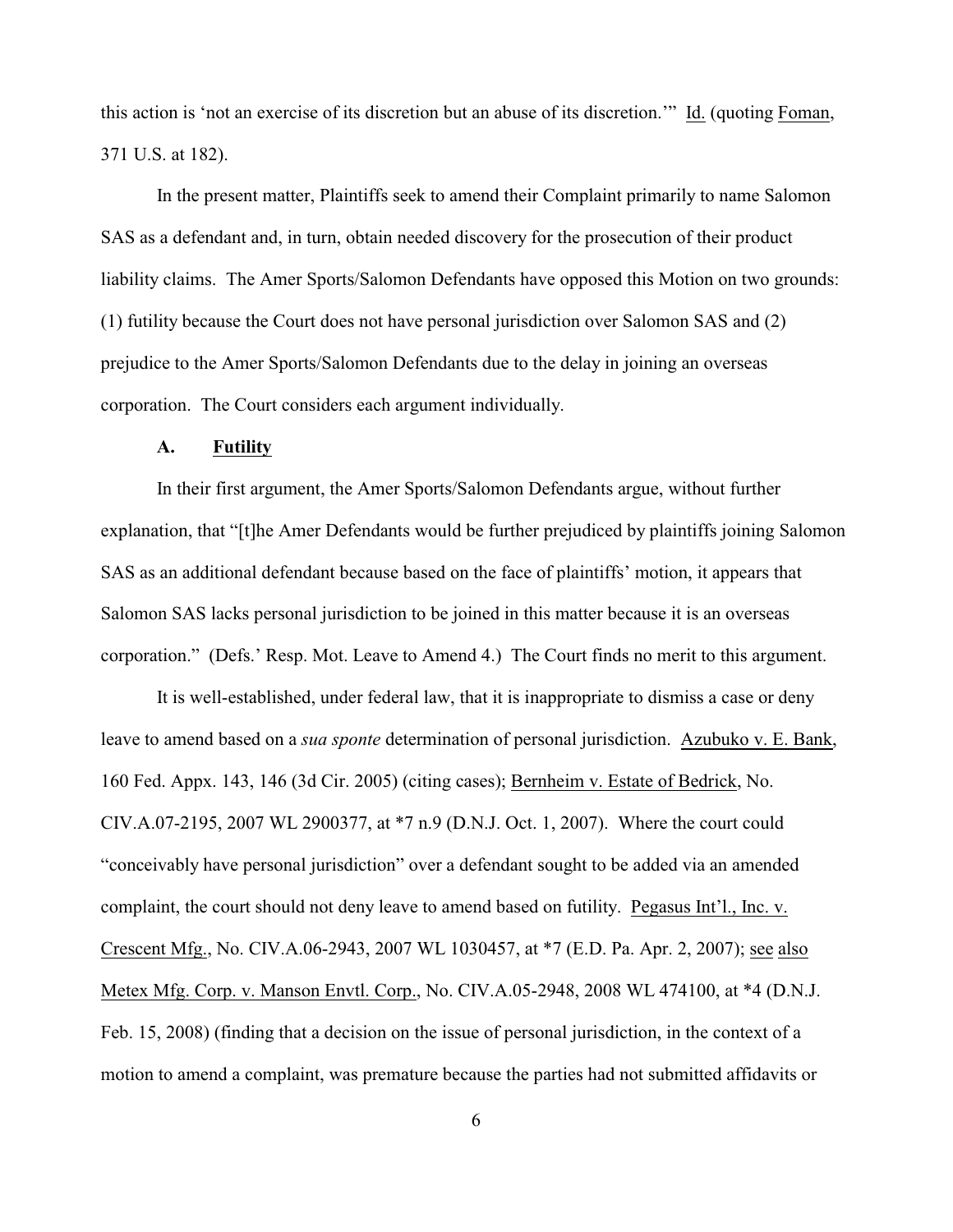other jurisdictional evidence; the Court should presume that it had jurisdiction over the proposed defendant); Mylan Pharms., Inc. v. Kremers Urban Dev., No. CIV.A.02-1628, 2003 WL 22711586, at \*4 (D. Del. Nov. 14, 2003) (declining to deny leave to amend based on challenge to personal jurisdiction since "[t]here is no requirement that a plaintiff allege the facts that support a finding of personal jurisdiction in a complaint" and "the parties have not yet developed a record on the possible contacts [proposed defendants] may or may not have in the [forum state]"); Wolfson v. Lewis, 168 F.R.D. 530, 534 (E.D. Pa. 1996) (holding that the court would not rule on whether it lacked personal jurisdiction over the additional defendants because there was insufficient evidence and the issue should be presented in a motion to dismiss); Hershey Pasta Grp. v. Vitelli-Elvea Co., No. CIV.A.95-231, 1995 WL 862016, at \*4 (M.D. Pa. June 27, 1995) ("Because the court conceivably could have personal jurisdiction over [proposed defendants], the court cannot find that joining these two parties would be an exercise in futility.").

In this case, it is conceivable that the Court could have personal jurisdiction over Salomon SAS. Plaintiffs were not required to plead facts in their Amended Complaint supporting personal jurisdiction over Salomon SAS. Moreover, the parties have not yet had the opportunity to develop a record regarding either Salomon SAS's possible contacts with the state of Pennsylvania<sup>1</sup> or Salomon SAS's desire to waive personal jurisdiction. Finally, Defendants have offered no argument or factual evidence to affirmatively demonstrate that personal jurisdiction is clearly lacking. Accordingly, the Court rejects Defendants' futility contention.

 $\frac{1}{1}$  In their Reply Brief, Plaintiffs reference the recently completed deposition of the Amer Sports Winter & Outdoor Company's corporate representative as evidence of Salomon SAS's regular business in the United States and contemplated use of its products in Pennsylvania. Plaintiffs, however, do not provide a copy of this deposition and the Court declines to engage in an analysis of this issue without full briefing from both parties.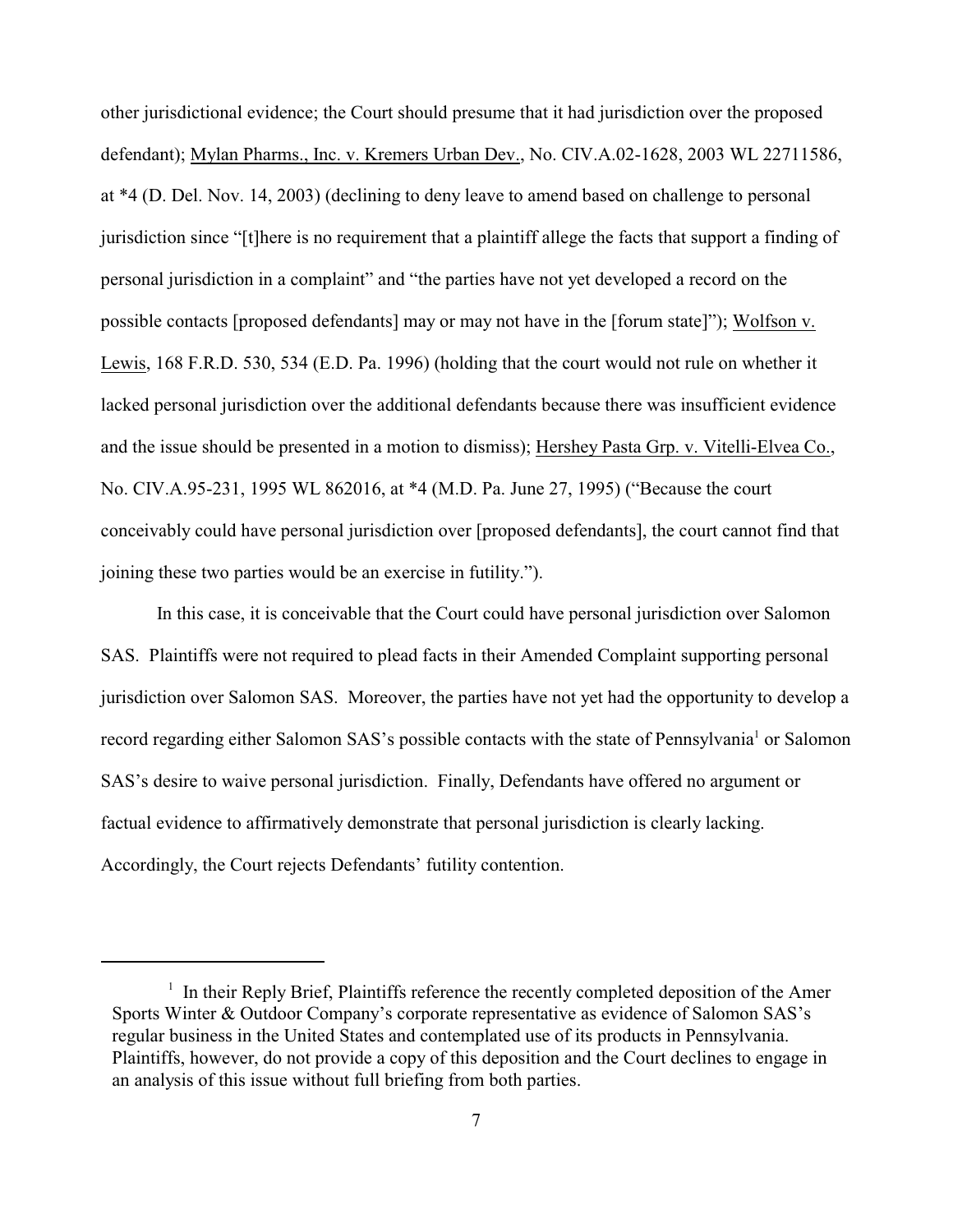### **B. Prejudice as a Result of Undue Delay**

Defendants' second argument contends that they would be prejudiced by a grant of leave to Plaintiffs to amend their Complaint. Again the Court deems this argument meritless.

Prejudice to the non-moving party is "the touchstone" for the denial of a request for leave to amend. Bechtel v. Robinson, 886 F.2d 644, 652 (3d Cir. 1989) (quotations omitted); Universal Computer Consulting, Inc. v. Pitcairn Enter., Inc., No. CIV.A.03-2398, 2005 WL 1213884, at \*4 (E.D. Pa. May 18, 2005). "The issue of prejudice requires that we focus on the hardship to the defendants if the amendment were permitted." Cureton v. Nat'l Collegiate Athletic Ass'n, 252 F.3d 267, 273 (3d Cir. 2001). "But the non-moving party must do more than merely claim prejudice." Bechtel v. Robinson, 886 F.2d 644, 652 (3d Cir. 1989). To state a cognizable claim of prejudice, the defendant must establish that it would be "'unfairly disadvantaged or deprived of the opportunity to present facts or evidence which it would have offered' had the allegations in the amended complaint been timely made." Pegasus Int'l, 2007 WL 1030457, at \*5 (quoting Arthur v. Maersk, 434 F.3d 196, 206 (3d Cir. 2006)) (further quotations omitted). A defendant may also be burdened by being required to defend against entirely new facts or legal theories. See Tarkett, Inc. v. Congoleum Corp., 144 F.R.D. 289, 291 (E.D. Pa. 1992). Notably, however, even when a proposed amended complaint adds substantive allegations against a defendant or adds parties related to the defendant, where "'[t]he evidence required to meet these new allegations is substantially similar to that which was originally required,'" prejudice does not exist. Pegasus Int'l, 2007 WL 1030457, at \*5 (quoting Dole v. Arco Chem. Co., 921 F.2d 484, 488 (3d Cir. 1990)). The need for additional discovery due to amendment does not, without more, prejudice the non-moving party. Dole, 921 F.2d at 488. Ultimately, the non-moving party bears the burden of demonstrating prejudice. AMS Constr. Co. v. Reliance Ins. Co., No. CIV.A.04-2097, 2006 WL 1967336, at \*3 (E.D. Pa. July 12, 2006).